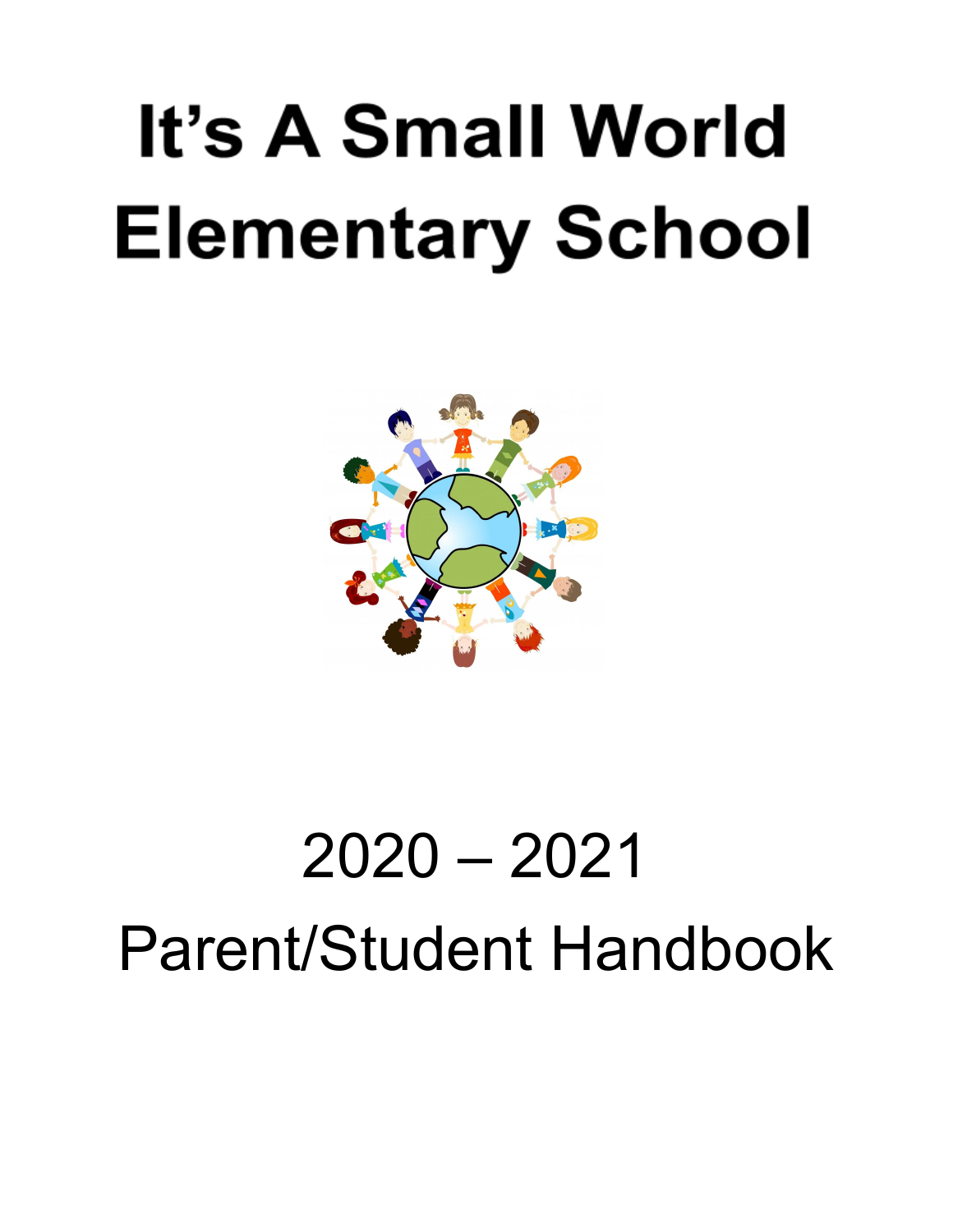# **Table of Contents**

| Principal's Welcome                       | 3               |
|-------------------------------------------|-----------------|
| <b>Vision Statement</b>                   | 4               |
| <b>Mission Statement</b>                  | 4               |
| <b>School Information</b>                 | 4               |
| Faculty                                   | 4               |
| <b>Tuition and Fees</b>                   | 5               |
| <b>Registration Procedures</b>            | $6\phantom{1}6$ |
| <b>Health Screening and Immunizations</b> | $6\phantom{1}6$ |
| Curriculum                                | $6 - 7$         |
| <b>Standardized Assessments</b>           | 7               |
| <b>Special Education</b>                  | 7               |
| <b>Character Education</b>                | 8               |
| <b>Field Trips</b>                        | 8               |
| <b>Important Dates</b>                    | 8               |
| <b>School Closures</b>                    | 8               |
| <b>Grade Reporting</b>                    | 9               |
| <b>Activities</b>                         | 9               |
| <b>Attendance Policy</b>                  | 9               |
| <b>Arrival and Dismissal</b>              | 10              |
| <b>Sibling Care</b>                       | 10              |
| <b>After Care</b>                         | 10              |
| <b>Emergency Contact Information</b>      | 10              |
| Medication Policy                         | 11              |
| <b>Code of Student Conduct</b>            | $11 - 12$       |
| <b>Uniform Policy</b>                     | 13              |
| Parent/Teacher Communication              | 13              |
| Cafeteria                                 | $13 - 14$       |
| <b>Procedures for Addressing Concerns</b> | 14              |
| Safety and Security                       | 14              |
| <b>Child Abuse</b>                        | 15              |
| <b>Natural Disaster</b>                   | 15              |
| <b>Incidents and Accidents</b>            | 15              |
| <b>Fundraisers</b>                        | 15              |
| Volunteer Program                         | 15              |
| <b>Technology Policy</b>                  | 16              |
| <b>Birthday Celebrations</b>              | 16              |
| Lost and Found                            | 16              |
| <b>Summer Program</b>                     | $16 - 17$       |
| <b>Expulsion Policy</b>                   | $17 - 18$       |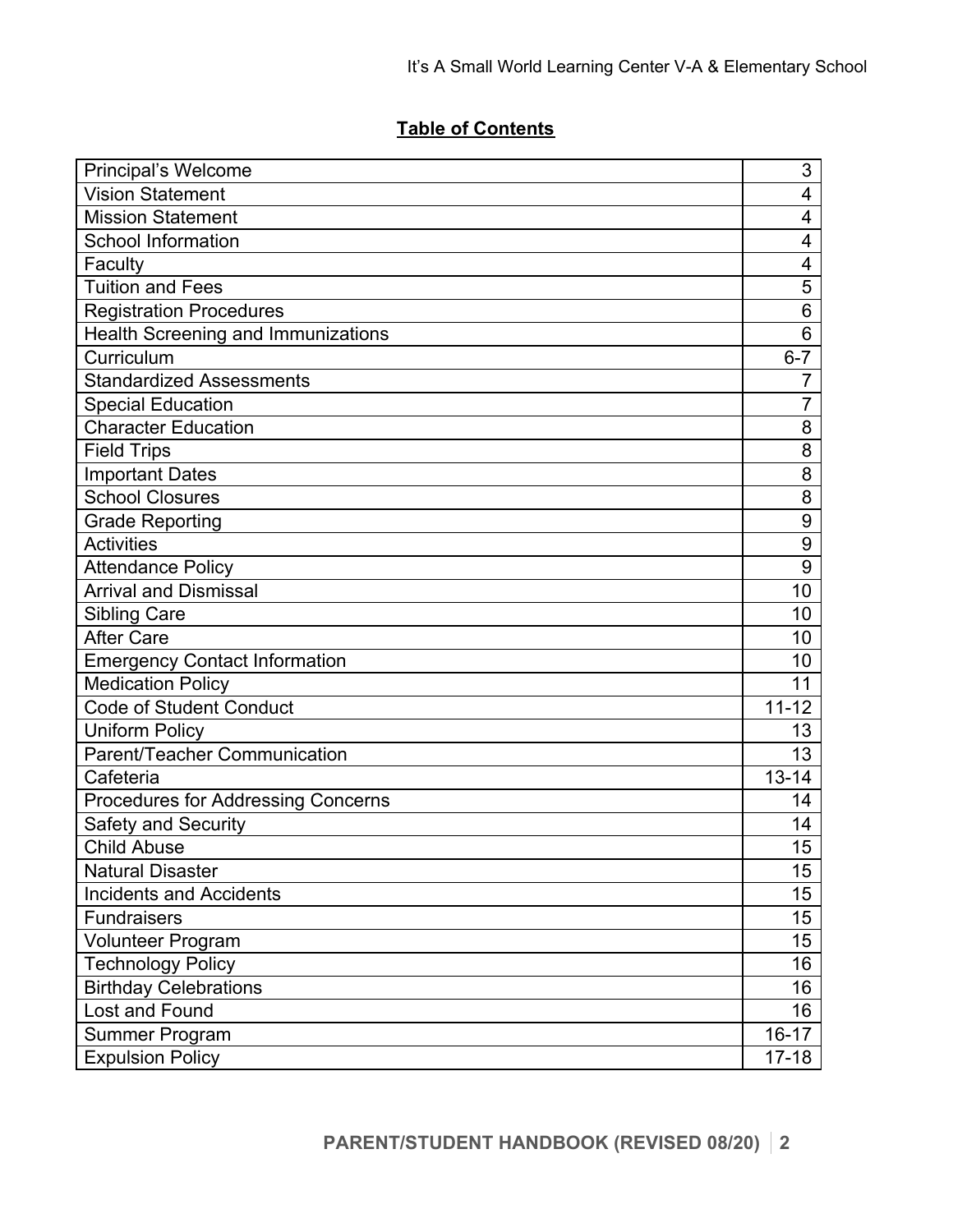Dear Parents/Guardians:

Welcome to the 2020-2021 school year! Once again I look forward to the opportunity and the excitement it brings to serve your children and to work with you and our school's community to provide them with the highest quality education. My staff and I are committed to achievement and excellence for all of our students, and will continue to provide them with quality instructional and educational experiences to improve academic performance. Please be assured that our dedicated group of professionals will continue to do our utmost to nurture, support, and prepare our students for success, both in the present and in the future, while continually striving for higher levels of achievement.

I invite you to visit our school, browse our school website (which is currently being constructed), participate in our school activities, and maintain communication with our staff. Together, we will continue to provide a safe learning environment committed to academic excellence.

This Parent Handbook contains important information about our school and outlines procedures, which will be helpful to you and your family. Please take the time to read the handbook and keep it in a safe place for reference during the school year.

Sincerely, Jacqueline Mastrangelo Principal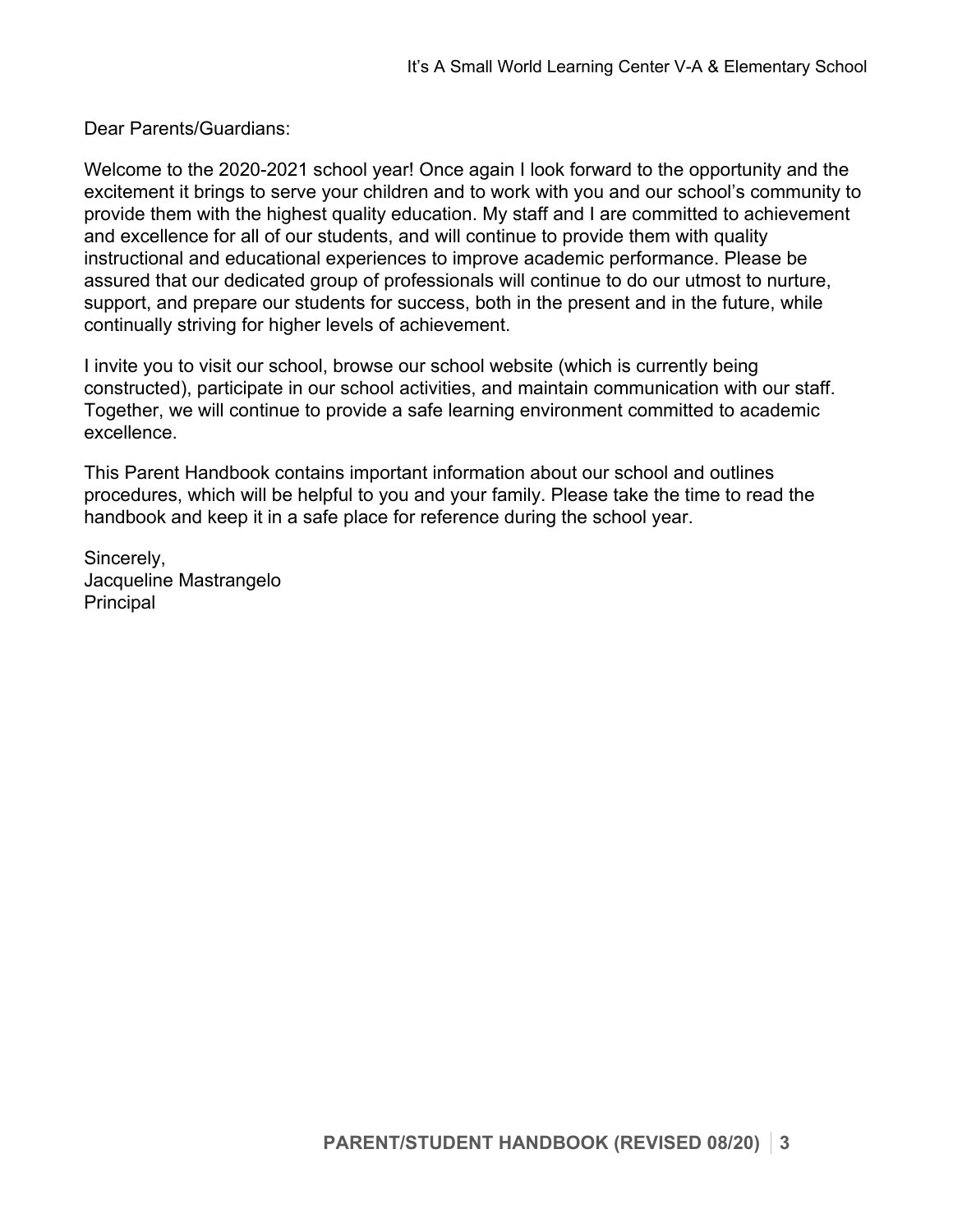# **Vision**

The vision of It's A Small World Elementary School will ensure that all staff, parents, and students will be happy high achievers.

The staff at It's A Small World Elementary School is committed to working collaboratively with parents and students in promoting excellence in education through high quality, research based instruction, coaching, and outreach, to equip students with a solid foundation to become reflective lifelong learners and successful leaders of the global community in the 21st century.

# **Mission**

- ❖ To promote opportunities for all students to achieve their maximum potential in all aspects of life - academic, social, emotional, and physical for the purpose of educating the whole child
- ❖ To focus our institution and resources to equip students with skills and character that will serve as building blocks to become effective leaders
- ❖ To provide instruction and support to meet the needs of diverse learners in our school community
- ❖ To educate every student with respect maximizing their strengths and talents, honoring their beliefs, and working collaboratively to overcome their challenges

# **School Information**

It's A Small World Elementary School serves students from Kindergarten to Eighth Grade. Our school colors are navy blue and gold, and our mascot is the Cheetah.

# **Faculty**

| Principal                         | Mrs. Jacqueline Mastrangelo                 |
|-----------------------------------|---------------------------------------------|
| <b>Office Manager</b>             | Ms. Tasheba Cooper                          |
| Pre-Kindergarten                  | Ms. Anolya Green & Ms. Akira Gross          |
| Kindergarten                      | Ms. Marianna Ulysse & Ms. Angela Palenzuela |
| <b>First Grade</b>                | Ms. Sierra Cruz                             |
| Second Grade                      | Ms. Erin Silva                              |
| <b>Third Grade</b>                | Ms. Mayra Valdes                            |
| Fourth/Fifth Grade (ELA)          | Ms. Kalil Tanco                             |
| Fourth/Fifth Grade (MA/SC/SS)     | Ms. Heymee Herrero                          |
| Sixth/Seventh Grade (ELA)         | Mrs. Carmen B. Martinez                     |
| Sixth/Seventh Grade (MA/SC/SS)    | Ms. Rose Bros                               |
| <b>Eighth Grade</b>               | Ms. Teresa Pardo                            |
| Specials (Physical Education/Art) | Ms. Valentina Muñoz                         |

All Kinder through 8th Grade instructional staff have fulfilled at least 3 years of teaching experience in a private/public school, earned an AS Degree or higher, and are Level II screened by the FDLE.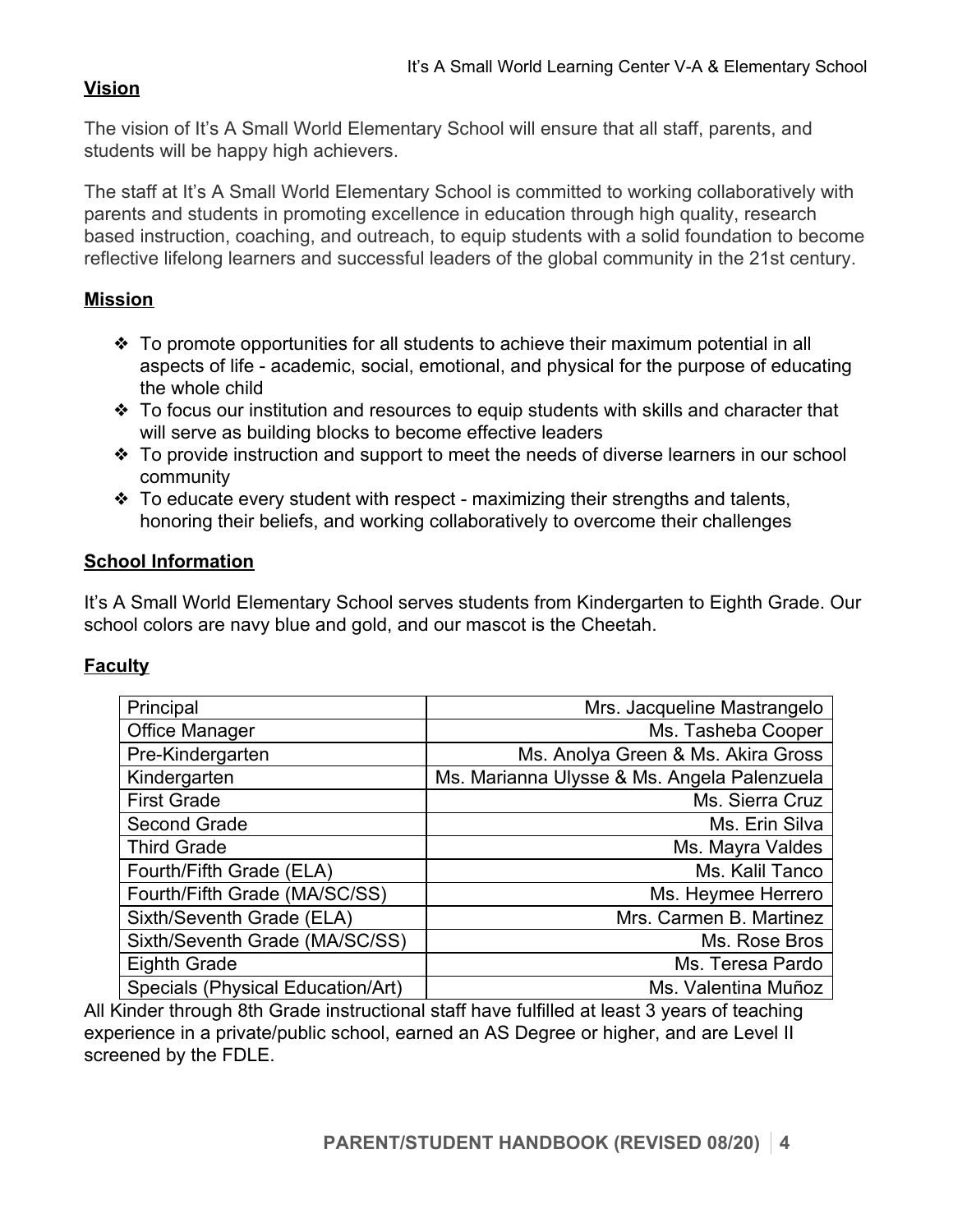# **Tuition and Fees**

KINDERGARTEN – EIGHTH GRADE

#### REGISTRATION FEE **- \$150.00**

This fee is charged annually, prior to the school year beginning.

#### BOOKS **- \$250.00**

The book fee covers all instructional materials for the school year. All books are bought yearly for the sole use of each child and are sent home for summer practice at the end of the school year.

#### TECHNOLOGY FEE - **\$250.00**

# TUITION **- \$7,250 (K-3), \$7,150 (4-5), \$7,050 (6-8)**

Tuition fees are due annually. Payments can be made in weekly or monthly amounts.

- □ Weekly: 40 payments of \$181.50 (K-3), \$178.75 (4-5), \$176.25 (6-8)
- □ Monthly: 10 payments of  $$725.00$  (K-3),  $$715.00$  (4-5), or  $$705.00$  (6-8)

TOTAL ANNUAL COST - \$7,900.00 (K-3), \$7,800.00 (4-5), \$7,700.00 (6-8)

ESE SERVICES - \$4,750 per school year. ESE Service Fees apply to all students who receive additional educational services outside of the regular school curriculum such as, one on one pull out, speech, language, or occupational therapy, or individualized education plan instruction.

The fees below apply to students who attend our full day program.

| After Care         |            |                             |            |
|--------------------|------------|-----------------------------|------------|
| Pre-Kindergarten   |            | Kindergarten – Eighth Grade |            |
| <b>Before Care</b> | After Care | <b>Before Care</b>          | After Care |
| \$20.00            | \$55.00    | \$20.00                     | \$35.00    |

The fees below apply to students who do not attend our full day program.

| Before  | After ( |
|---------|---------|
| Care    | Care    |
| \$25.00 | \$55.00 |

BEFORE CARE – Kindergarten through Eighth grade students who arrive before 7:30AM and do not have a School Readiness Voucher are subject to pay the before care fee.

AFTER CARE - Kindergarten through Eighth grade students who are picked up after 3:00PM, Mon.-Tues. and Thurs.-Fri., and 2:00pm on Wednesdays and do not have a School Readiness Voucher are subject to pay the after care fee.

\*Students enrolled in the Aftercare program may be dropped off prior to the designated drop off times at no additional cost.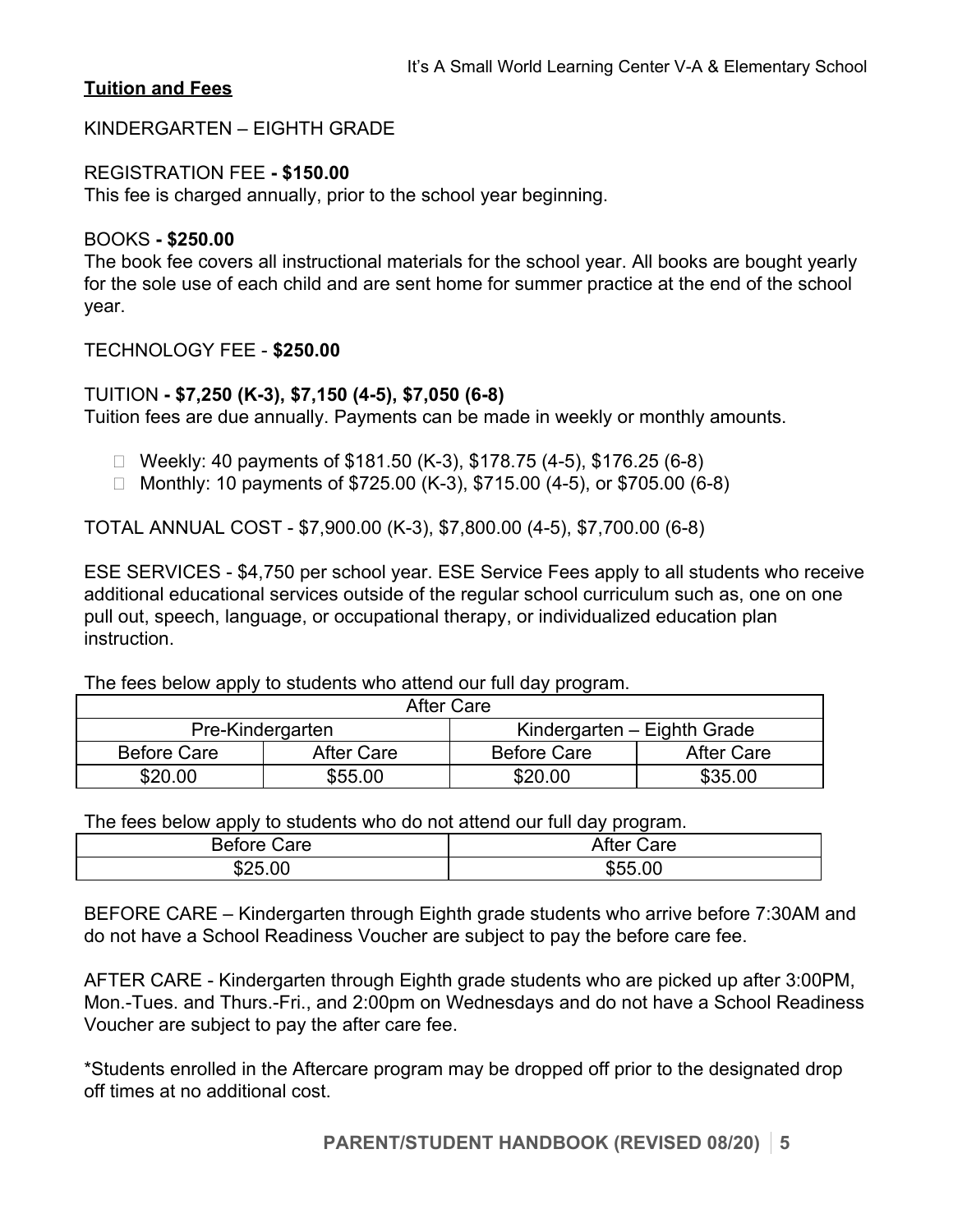# **Registration Procedures**

Registration consists of touring the school and meeting the staff, receiving a Parent Handbook, Enrollment Packet, Influenza Brochure, Emergency Contact Card, Emergency Contact Form, Food Program Application, and After Care Agreement.

All documents must be completed and returned along with the child's Health Screening (Physical), Immunization Record (Shots), and method of payment (Private, VPK Certificate, Step Up For Students Award Letter, AAA scholarship, or McKay Scholarship).

#### **Health Screening and Immunizations**

All medical records must be kept current in the Main Office. Health Screening form (Physicals) are valid for a two year period, and Immunizations (Shots) expire periodically depending on the age of the child. Administrative staff will send a notice home if these documents are no longer valid. It is each parent's responsibility to provide updated documents when requested.

#### **Curriculum**

| Pre-Kindergarten (VPK)      | <b>Creative Curriculum</b>          |
|-----------------------------|-------------------------------------|
|                             | Reading/Language Arts - Abeka/Ready |
|                             | Spelling/Vocabulary - Spelling City |
| Kindergarten – Second Grade | Mathematics - Ready                 |
|                             | Writing - Writing by Design         |
|                             | Science - Harcourt                  |
|                             | Social Studies - Houghton Mifflin   |
| Third Grade - Fifth Grade   | Reading/Language Arts - Ready       |
|                             | Spelling/Vocabulary - Spelling City |
|                             | Mathematics - Ready                 |
|                             | Writing - Ready                     |
|                             | Science - Harcourt                  |
|                             | Social Studies - Houghton Mifflin   |
| Sixth Grade – Eighth Grade  | Reading/Language Arts - Ready       |
|                             | Spelling/Vocabulary - Spelling City |
|                             | Mathematics - Ready                 |
|                             | Writing – Writing by Design         |
|                             | Science - Harcourt                  |
|                             | Social Studies - Houghton Mifflin   |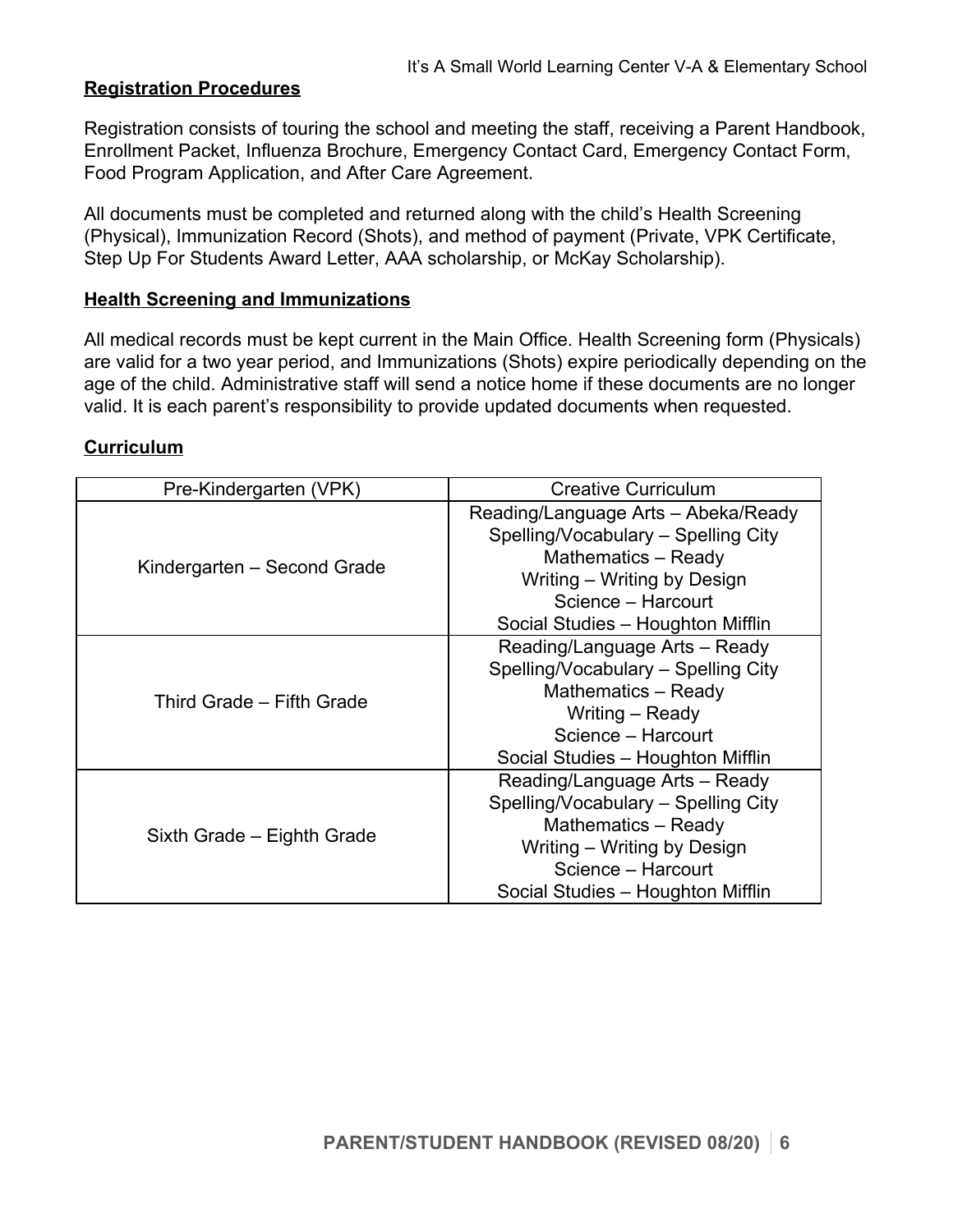Physical Education is a regular instructional period for students in grades K-8. Students will participate in physical education twice a week for one-hour periods. All students are expected to participate. The degree or extent to which they participate will affect their academic and/or effort grades. If illness or injury makes physical activity unsafe for a few days, a note from the parent should be sent to the PE teacher. For students who must be excused or exempt, on a regular basis, a physician must complete the prescribed "Physical Exemption Card" which is available at the main office of the school. Students must dress in their PE uniforms on their designated PE days. For students' protection, provide shoes that will cover and stay securely on the feet. Students wearing shoes the teacher feels is unsafe for play will not be permitted to participate and will receive an unsatisfactory grade for the day. Physical Education grades are based on achievement of skills, behavior, and participation.

Art is a regular instructional period for students in grades K-8. Students will have Art once a week for a one-hour period. Art grades are based on completion of projects, behavior, and participation.

# **Standardized Assessments**

All students, kindergarten through eighth grade will participate in NWEA's MAP standardized assessment three times throughout the school year. The assessment is completed on computers and iPads, and data acquired is used to guide individualized instruction. The standardized assessment schedule is as follows:

- Fall August  $19^{th}$  October  $9^{th}$
- Winter- December 2<sup>nd</sup>- January 24<sup>th</sup>
- $\bullet$  Spring- April 13<sup>th</sup>- June 5<sup>th</sup>

# **Special Education**

Special Education will be provided to students as follows.

- ❖ Student has an active IEP or 504 Plan
- ❖ Teachers feel as though additional one on one instruction is necessary for achievement.

The Administrative staff handles Special Education on an individual basis. Students are pulled in small groups or individually as needed to reinforce skills being taught in the classroom. Therapists also work hand in hand with Administration and Faculty to provide services needed by students on an individual basis. The child's medical insurance company funds these services.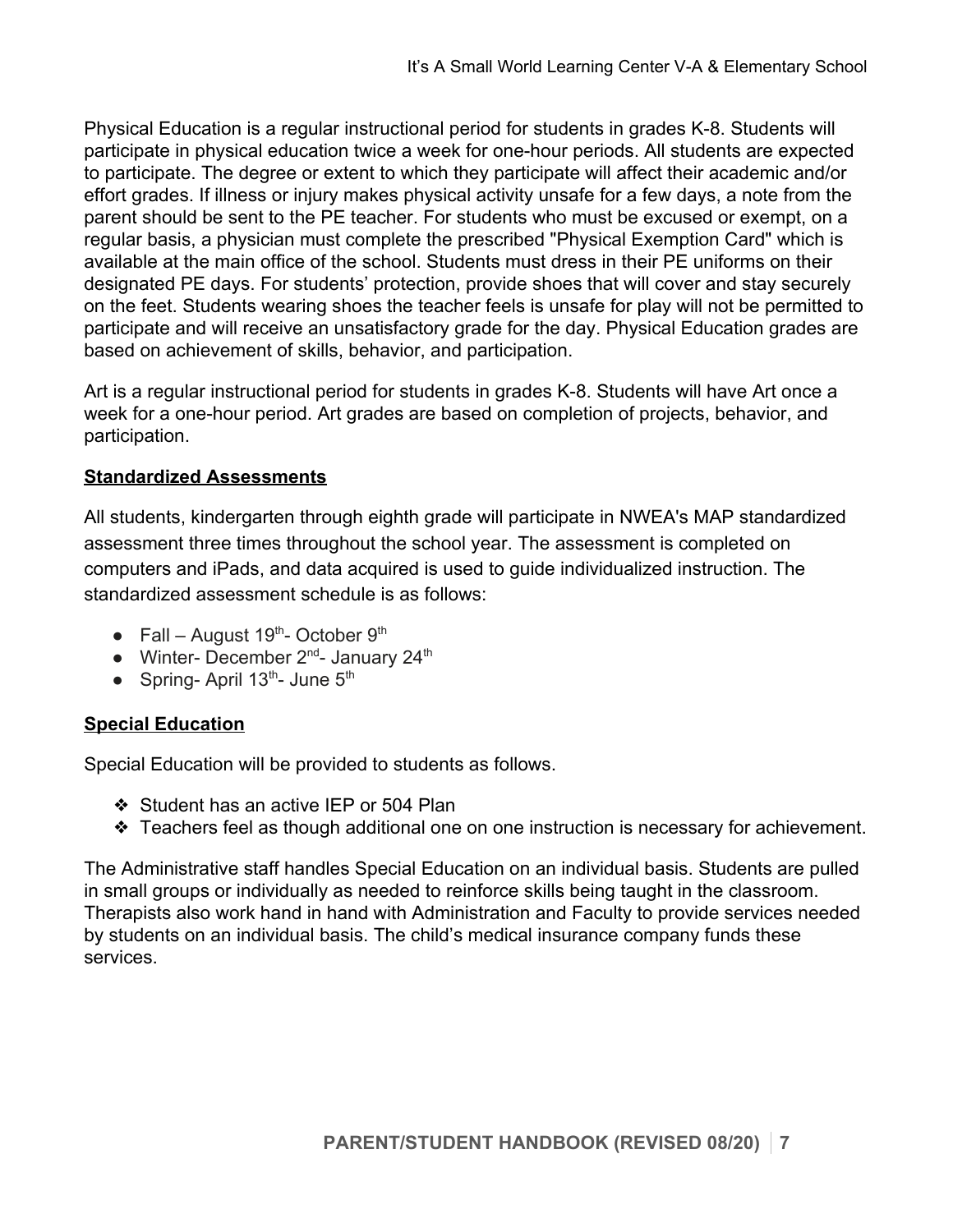# **Character Education**

Each grade participates in a Character Education Program. This program consists of open discussions, activities, and book readings that focus on Civil Responsibilities such as (Trustworthiness, Respect, Responsibility, Fairness, Caring, and Citizenship).

# **Field Trips**

Participation in field trips is a **privilege**. Students serve as representatives of the school; therefore, they may be excluded from participation in any trip for reasons relating to behavior, conduct and/or academic progress (i.e. assignments not completed, notes not taken home, signed and returned, misbehaving in class). Students will be expected to wear the school's uniform on all field trips.

Parents' permission must be given for a student to participate in field trips. The teacher will send forms home. Money and permission slips must be turned in **no later than the date indicated on the field trip notice** or the student will not be permitted to take part in the field trip. Unfortunately, if a child is ill or unable to attend a field trip, there will be **no refunds.**

| Quarter<br><b>Start Date</b> | <b>Interim Report</b><br><b>Distribution</b> | <b>Quarter</b><br><b>End Date</b> | <b>Report Card</b><br><b>Distribution</b> |
|------------------------------|----------------------------------------------|-----------------------------------|-------------------------------------------|
| August 24, 2020              | September 22, 2020                           | October 22, 2020                  | November 2, 2020                          |
| October 26, 2020             | November 24, 2020                            | January 2, 2021                   | February 2, 2021                          |
| January 25, 2021             | February 23, 2021                            | March 25, 2021                    | April 6, 2021                             |
| April 5, 2021                | May 4, 2021                                  | June 9, 2021                      | June 11, 2021                             |

#### **Important Dates**

# **School Closures**

| September 7, 2020 - Labor Day *                                                        | December 31, 2020 - New Year's Eve *        |
|----------------------------------------------------------------------------------------|---------------------------------------------|
| September 28, 2020 - Teacher Planning Day                                              | January 1, 2021 - New Year's Day *          |
| October 23, 2020 - Teacher Planning Day                                                | January 18, 2021 - Martin Luther King Day * |
| November 3, 2020 - Teacher Planning Day                                                | February 15, 2021 - President's Day *       |
| November 11, 2020 - Veteran's Day *                                                    | March 26, 2021 - Teacher Planning Day       |
| November 11, 2019 - Veteran's Day *                                                    | March 29-April 2, 2021 - Spring Break       |
| November 25-27, 2019 - Thanksgiving Break *                                            | April 2, 2021 - Good Friday *               |
| December 21, 2020-January 1, 2021 - Winter Break   May 28, 2021 - Teacher Planning Day |                                             |
| December 24, 2020 - Christmas Eve *                                                    | May 31, 2021 – Memorial Day $*$             |
| December 25, 2020 - Christmas Day *                                                    | June 10, 2021 - Graduation Day *            |

Note: During Winter Break and Spring Break, our facilities will remain open to serve families who receive School Readiness services or have their children enrolled privately during these times. An \* indicates that facilities will be entirely closed for the specific date listed.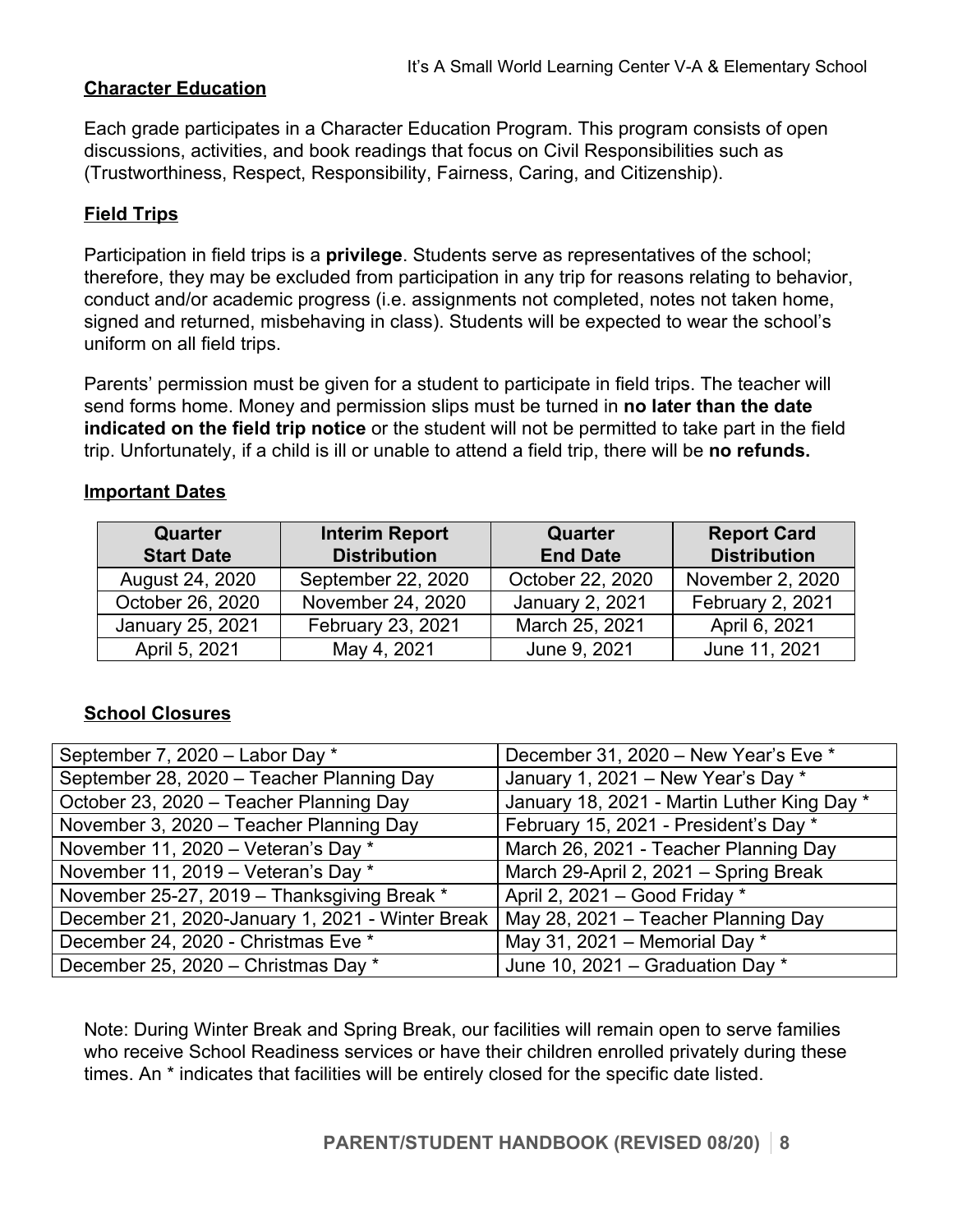# **Grade Reporting**

All teachers utilize an online grade book. During the first two weeks of school, all parents will receive instructions and codes specific to their child. Teachers update grades on a weekly basis. It is the parent or guardian's responsibility to create an online account to view their child's grades and progress at all times as well as communicate with the teacher. All students receive a progress report midway though each quarter as well as a report card at the close of each quarter. Please see the Important Dates section on page 7 for more detailed information.

# **Activities**

Curriculum-related clubs are student groups whose goals are an extension of the activities and objectives in a particular subject area within the school's curriculum. Conversely, extracurricular-related clubs are student groups whose goals are special interest oriented and not directly related to the curriculum. Meetings of extracurricular-related clubs may be scheduled only at times when instruction is not taking place, either before or after school. Clubs and student groups are formed as student interests deem necessary. Each teacher will lead a club of their choice, and clubs will meet on a weekly basis for a 1-hour period.

# **Attendance Policy**

Student attendance is a means of improving student performance and critical in raising student achievement. Together, the staff of It's A Small World Elementary School, students, parents and the community must make every effort to lessen the loss of instructional time to students. In order to accomplish this goal, on April 18, 2007, the School Board of Miami-Dade County, Florida approved a new Student Attendance Board Rule, as stated below.

Anytime a student returns to school after an absence, students have up to 3 days to provide the school with the appropriate documentation for the absence to be "excused". After the 3 days and not receiving appropriate documentation, the absence will automatically be considered "unexcused". A student accumulating 10 or more "unexcused" absences (those absences that do not fall under any circumstance considered to be excused) in an annual course, or 5 in a semester, may have quarter, semester, and/or final grades withheld pending an administrative screening of academic performance. The note must explain the nature of the absence or the absence will be counted as unexcused. Acceptable excuses for student absences are illness, physician/dentist appointment, death in family, a school sponsored event or activity that has been previously approved, or a religious holiday. Parents should also call the school office at (305) 633-6553 and leave a message for the classroom/homeroom teacher about the absence. Students who are granted an excused absence will be given assigned work upon their return to school. Parents should not request classwork while the child is absent/ill. Students will have 1 day for every day they were absent to make up the work if the absence is excused.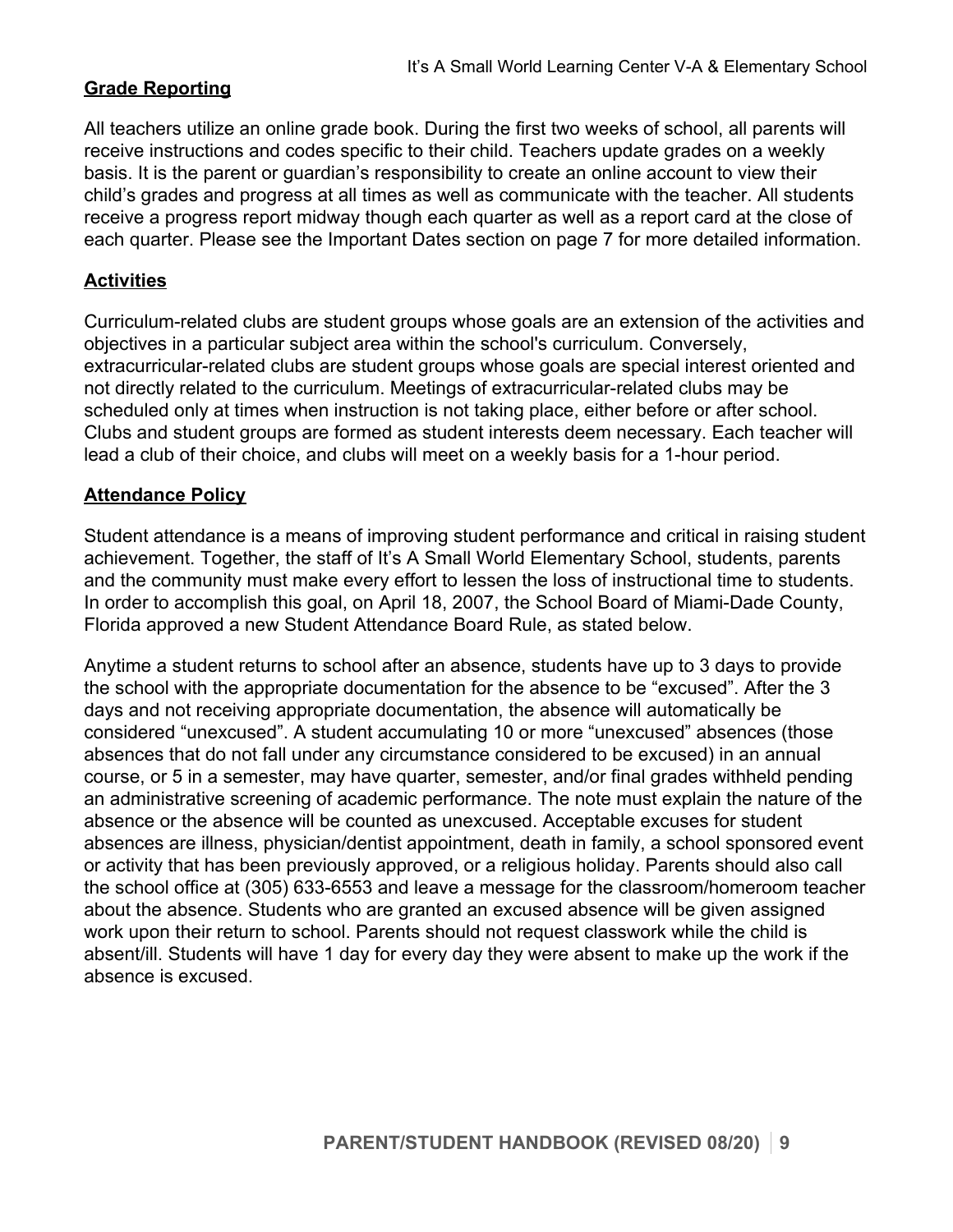# **Arrival and Dismissal**

School doors open at 6:30am. Kindergarten through Eighth Grade students must be in school by 8:30am in order to be counted as present and on time by their classroom teacher, and Pre-Kindergarten students must be in school by 9:00am.

Kindergarten through Eighth Grades are dismissed at 3:00pm. Parents must arrive no later than 3:30pm to pick up students at the designated dismissal area.

On Wednesday, all grades are dismissed at 2:00pm; therefore, all parents must arrive no later than 2:30 to pick up students.

Operating hours end at 6:00pm. Children picked up after this time will be charged \$1.00 per minute per child still at the center after closing time.

#### **Sibling Care**

If any family has children enrolled in our Pre-K program, complimentary Sibling Care is available. This service enables parents to make only one trip to pick up their children every afternoon. Students in Sibling care must be picked up no later than 3:30pm, and 2:30pm on Wednesdays.

# **After Care**

After Care is available to students enrolled at It's A Small World Elementary School for a discounted rate. Pre-Kindergarten students' after care rate is \$55.00 a week, and Kindergarten through Eighth Grade students' after care rate is \$35.00 per week. After Care for children not enrolled at It's A Small World Elementary School is \$55.00 a week, regardless of student's grade.

Children not enrolled in after care that are not picked up at the designated dismissal time will be charged \$10.00 daily to be put in after care after school hours. There will be NO EXCEPTIONS!

Fees must be paid on Monday for the current week.

#### **Emergency Contact Information**

Student Emergency Contact Forms are distributed during Open House. Students are expected to bring the cards and paperwork home and present them to their parents or guardians. The card must be carefully completed and then returned. The information provided on the Student Emergency Contact Card will enable school staff to contact the parent/guardian immediately in the case of an emergency. Students may only be released from school to the persons listed on the emergency contact card after presenting picture identification. No persons, other than school staff, will have access to the information submitted. Please make sure that information in your child's file and on the ECF is accurate at all times.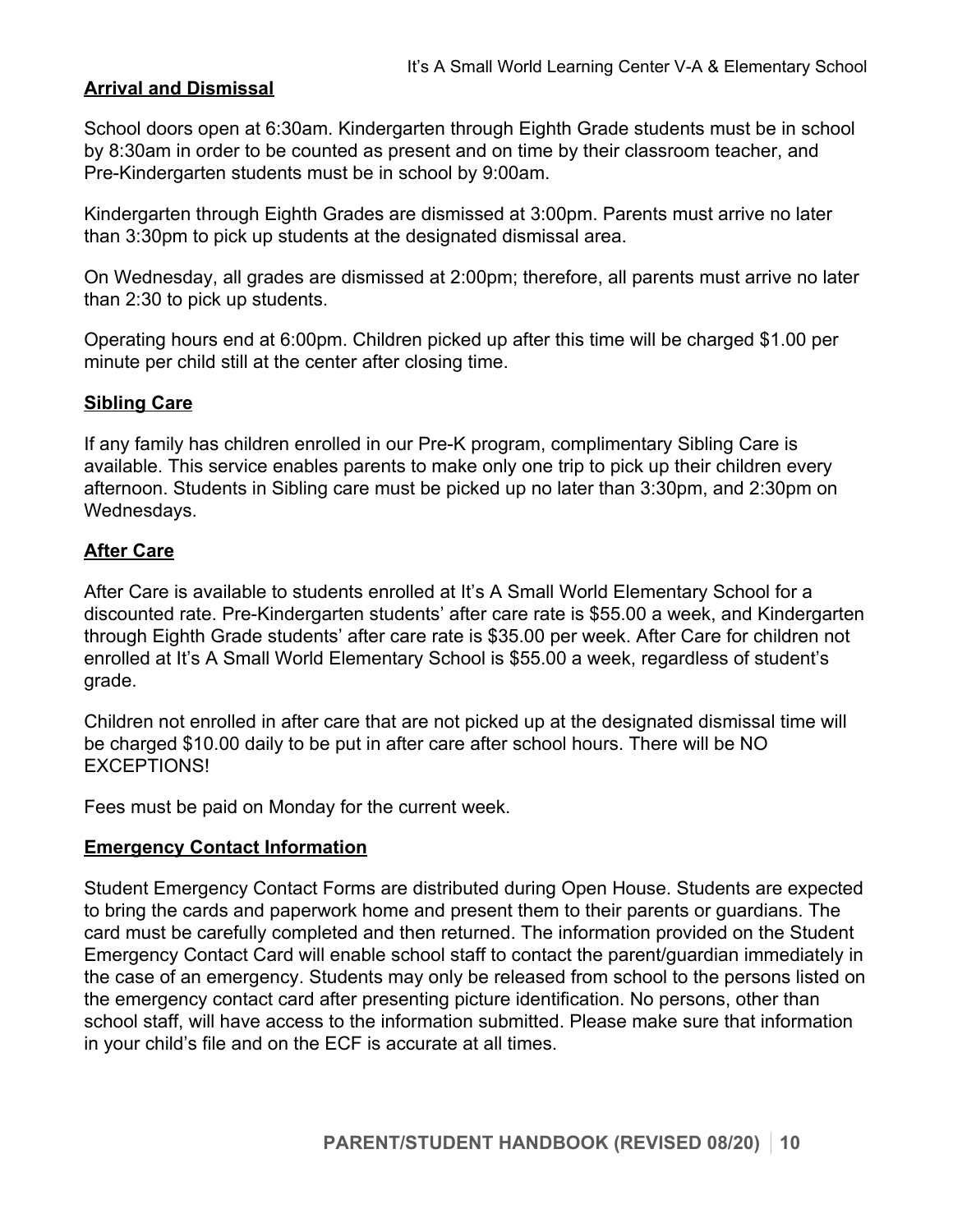# **Medication Policy**

Prescribed medication will be administered to children only when brought to the school by a parent or guardian. The medication must be in the original container with the name of the physician, the name of the child, and medication directions written on the label. An Authorization for Medication Form must be completed and signed by the parent or guardian in order for the medication to be administered. Make sure that any medication brought to the center is personally given to the Principal or teacher in charge. Medications are not to be left in the lunchbox or backpack.

Medications will be stored securely in the office in a locked cabinet above the reach of children. They will be removed and administered at the indicated times and returned to safekeeping until the parent or guardian of the child arrives to pick him or her up.

# **Code of Student Conduct**

Students are expected to be on their best behavior at all times. It is the job of students to represent It's A Small World Elementary School in and out of class time.

Discipline is the process of changing a student's behavior from inappropriate to exemplary. We are never satisfied with merely stopping poor behavior. We desire to teach the student to do what is right. Students are not disciplined out of anger or for the sake of convenience, but with the intention of helping the student make appropriate choices. Though few students desire discipline, they often need it in order to reach their full potential.

Each teacher will establish appropriate procedures for discipline in his/her classroom based on the following guidelines. Please note that this list is **not** all-inclusive.

- 1. Students are expected to respect the authority of all school personnel.
- 2. Malicious destruction of school property results in the replacement, repair or payment for damages by either the student or his/her parents.
- 3. Students shall help keep the school clean at all times. There is to be no gum chewing in the school building or on the school grounds.
- 4. Items such as matches/lighters, skateboards, Kendamas, electronic devices, trading cards, Silly Bandz, toys, weapons of any sort, etc. are not permitted at school.
- 5. No notebooks, albums, magazines, lunchboxes, etc. will be permitted that carry pictures or slogans referring to the drug culture or alcohol. No profane, abusive or slang language is to be used.
- 6. Zero tolerance for aggression, drugs and alcohol. (Students that hit, kick, harass, bully or use the internet in a negative way will be suspended or expelled).
- 7. No electronic devices should be brought to school. All electronic devices will be confiscated by school personnel. 1st offense will result in a warning and parent must pick up device. 2nd offense will be a detention and parent must pick up device. Upon the 3rd offense the student will receive a Saturday Work Detention and the device will be returned on the last day of each semester.
- 8. Internet Usage**-**The school has put into place technology measures that block and filter Internet access to visual depictions that are inappropriate for minors.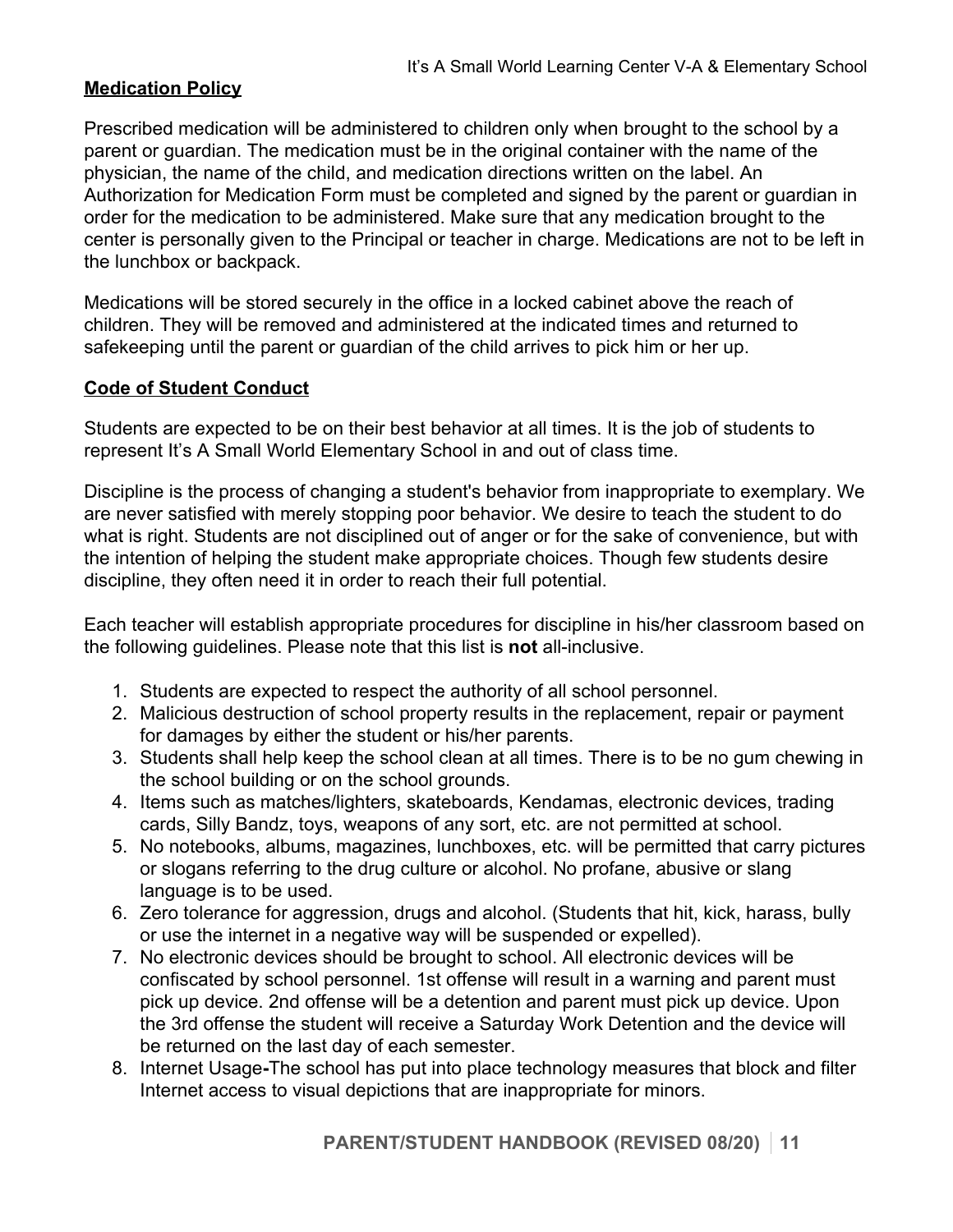Students are expected to:

- 1. follow the rules set forth by the staff while on the Internet,
- 2. use the Internet as a resource tool,
- 3. not use the Internet to harass, threaten or intimidate others,
- 4. not seek access to unauthorized resources, not attempt to access unauthorized areas of the school's information system or the Internet, including "hacking".

# **There will be no tolerance for continual poor behavior. After 3 referrals, a student will be expelled, as our utmost concern is the safety, well being, and education of all of our students.**

#### **Offences and Disciplinary Action**

The Code of Student Conduct has three levels of infractions and the levels are determined by the seriousness of the act.

- □ Level I infractions are the least serious and will be dealt with by imposing less severe consequences than Level II and III.
- □ Level II infractions are more serious than level I and require more formal disciplinary actions.
- □ Level III infractions are the most severe and are grounds for a mandatory 10 day suspension and consideration for expulsion.

#### **NOTE:** *Any other serious misconduct is punishable at the discretion of the administration***.** *During the time of an In or Out of School Suspension, students are not allowed to attend any extra-curricular activities.*

The following table lists possible consequences for each level of disciplinary action.

| Level I                                                                                                                                                                                                            | <b>Level II</b>                                                                                      | <b>Level III</b>                                                                                                                                                                                             |
|--------------------------------------------------------------------------------------------------------------------------------------------------------------------------------------------------------------------|------------------------------------------------------------------------------------------------------|--------------------------------------------------------------------------------------------------------------------------------------------------------------------------------------------------------------|
| Warning<br>Conference with<br>$\bullet$<br>Principal<br>• Loss of privileges<br>• Conference with<br>teacher and or<br>parent<br><b>Behavioral Contract</b><br><b>Detention</b><br><b>Silent Lunch</b><br>Time Out | <b>Detention</b><br>In School<br>$\bullet$<br>Suspension<br>Out of School<br>$\bullet$<br>Suspension | • Out of School<br>Suspension<br><b>Expulsion from</b><br>$\bullet$<br>school<br>• Administrative<br>review and<br>reassignment<br>• Referral to Law<br>Enforcement or<br>Juvenile Court<br><b>Officials</b> |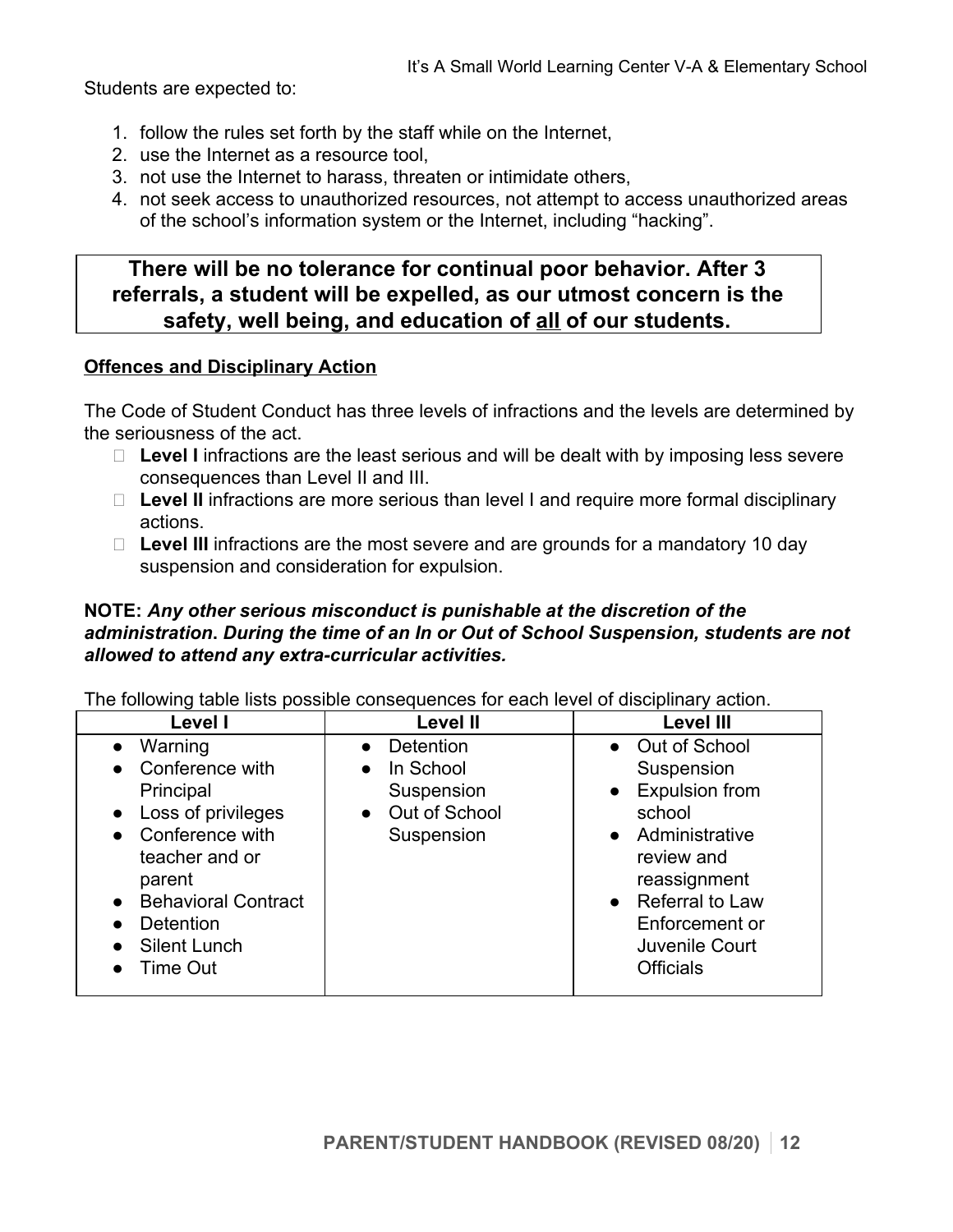# **Uniform Policy**

Monday – Thursday (Kindergarten – Fifth Grade)

- Girls: navy school polo (logo with gold lettering), khaki skirt, skort, Bermuda shorts, or pants, and closed toed shoes
- $\Box$  Boys: navy school polo (logo with gold lettering), khaki shorts or pants, and closed toed shoes

Monday – Thursday (Sixth Grade – Eighth Grade)

- $\Box$  Girls: gray school polo (logo with navy lettering), navy blue skirt, skort, Bermuda shorts, or pants, and closed toed shoes
- $\Box$  Boys: gray school polo (logo with navy lettering), navy blue shorts or pants, and closed toed shoes

Physical Education Days (Distributed at Open House) (Kindergarten – Eighth Grade)

- □ Girls: gray PE shirt (with emblem), navy blue PE shorts (with emblem), and sneakers
- $\Box$  Boys: gray PE shirt (with emblem), navy blue PE shorts (with emblem), and sneakers

Fridays (Jean Day) – Every Friday will be a jean day. Students must pay \$1.00 if they wish to wear jean pants. Students that do not wish to participate must come to school in their regular uniform.

Spirit Shirts are to be worn on Field Trips and Fridays. Spirit Shirts are optional.

# **Parent/Teacher Communication**

Teaching and Administrative staff is required to remain in constant contact with parents or guardians to inform them of their child's academic and behavioral progress. All parents will be contacted via telephone, text, or email. Teachers will contact all parents, at least once monthly, to discuss any areas of concerns or strengths.

#### **Cafeteria**

The center's food is catered by Gigi's Gourmet Catering on a daily basis and follows the USDA guidelines. Furthermore, we participate in the Child Care Food Program (CCFP) and serve meals and snacks meeting the CCFP requirements. The CCFP is administered in Florida by the Department of Health and is funded by the United States Department of Agriculture. Food substitutions are made for children when supported by a physician's statement.

Food substitutions may also be made for children with special dietary conditions when supported by a statement signed by the physician, physician assistant, nurse practitioner, or registered dietitian.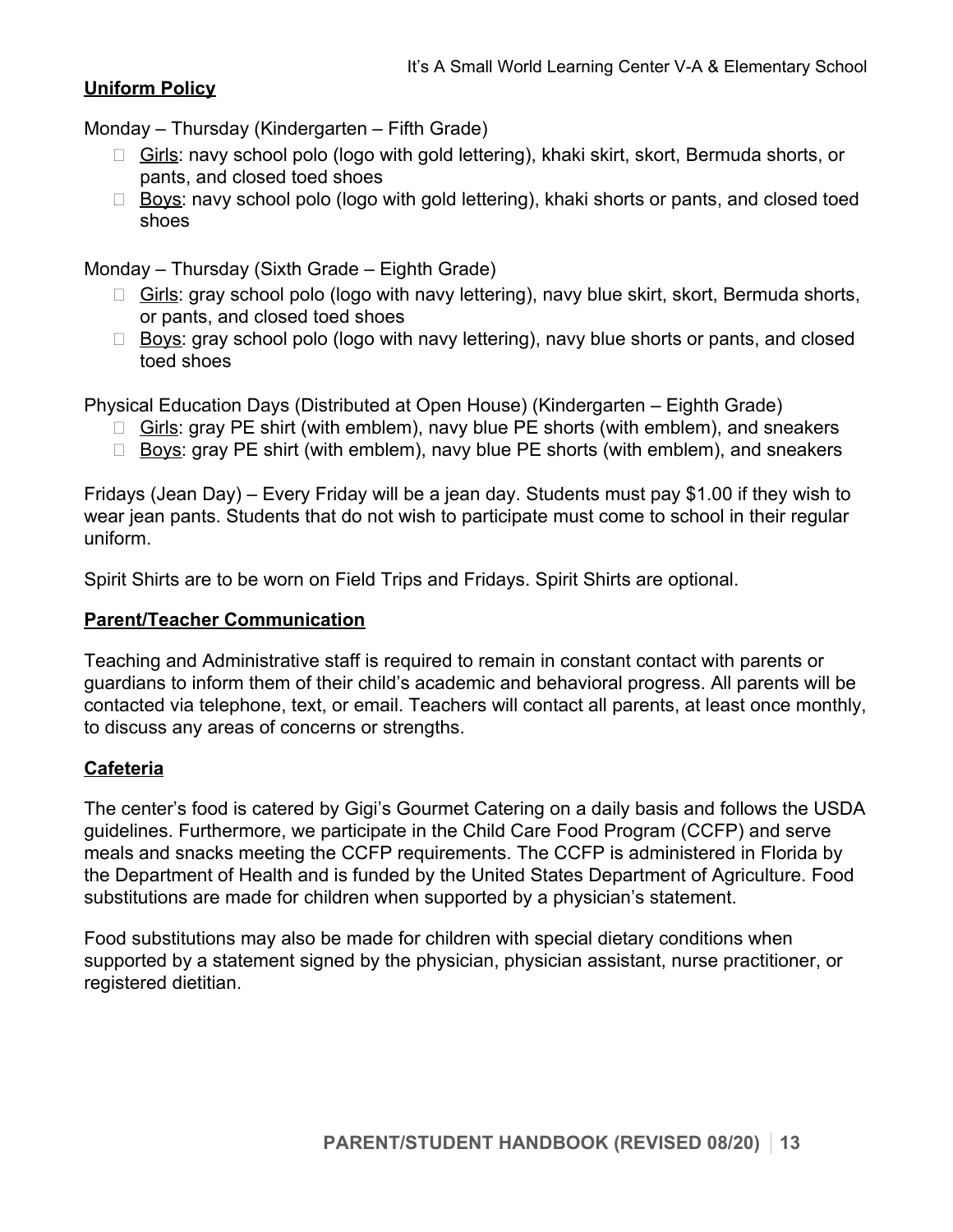Weekly Menus are posted in the Main Office. If any parent is aware that the child will not eat any meal of the day, a breakfast, lunch, and/or snack may be packed in a lunch box. Food will not be heated.

- $\Box$  Breakfast is served from 7:30am 8:15am (K-8)
- $\Box$  Lunch is served from 11:00am 12:00pm.
- $\Box$  Snacks are served from 3:00pm  $-$  4:00pm.

#### **Procedures for Addressing Concerns**

Should a parent have any questions or concerns, the following procedure should be followed in the order listed.

- 1. Speak to the student's teacher about the concern.
- 2. Teacher and parent will come up with a plan.
- 3. If concern persists, the Principal should be informed, a meeting will be scheduled, and a plan put in place.

# **Safety and Security**

Your child's safety is a top priority at It's A Small World Elementary School. The doors to our facility remain locked throughout the day. Children must be signed in and out upon arrival and departure.

In accordance with state law, we must have on file the names, addresses and telephone numbers of the individuals permitted to drop off and collect your child from our school. If someone arrives to collect your child and we have not been notified and their name is not in the child's file or Emergency Contact Card, we cannot allow your child to leave with them. If you know that someone that is not on the list will be picking up your child, please inform us ahead of time. Children will not be dismissed to anyone other than the authorized persons without written consent and identification.

If an adult arrives to pick up and transport a child by motor vehicle, and the staff person in charge considers the person to be intoxicated or otherwise physically impaired, and not able to safely operate a motor vehicle, the child will not be released to the individual. The staff will contact another parent or other adult listed on the enrolment form to arrange alternate transportation. If this transport is not possible, staff will contact the Department of Children and Families for further direction. In the event the intoxicated person does not comply, the police department will be notified.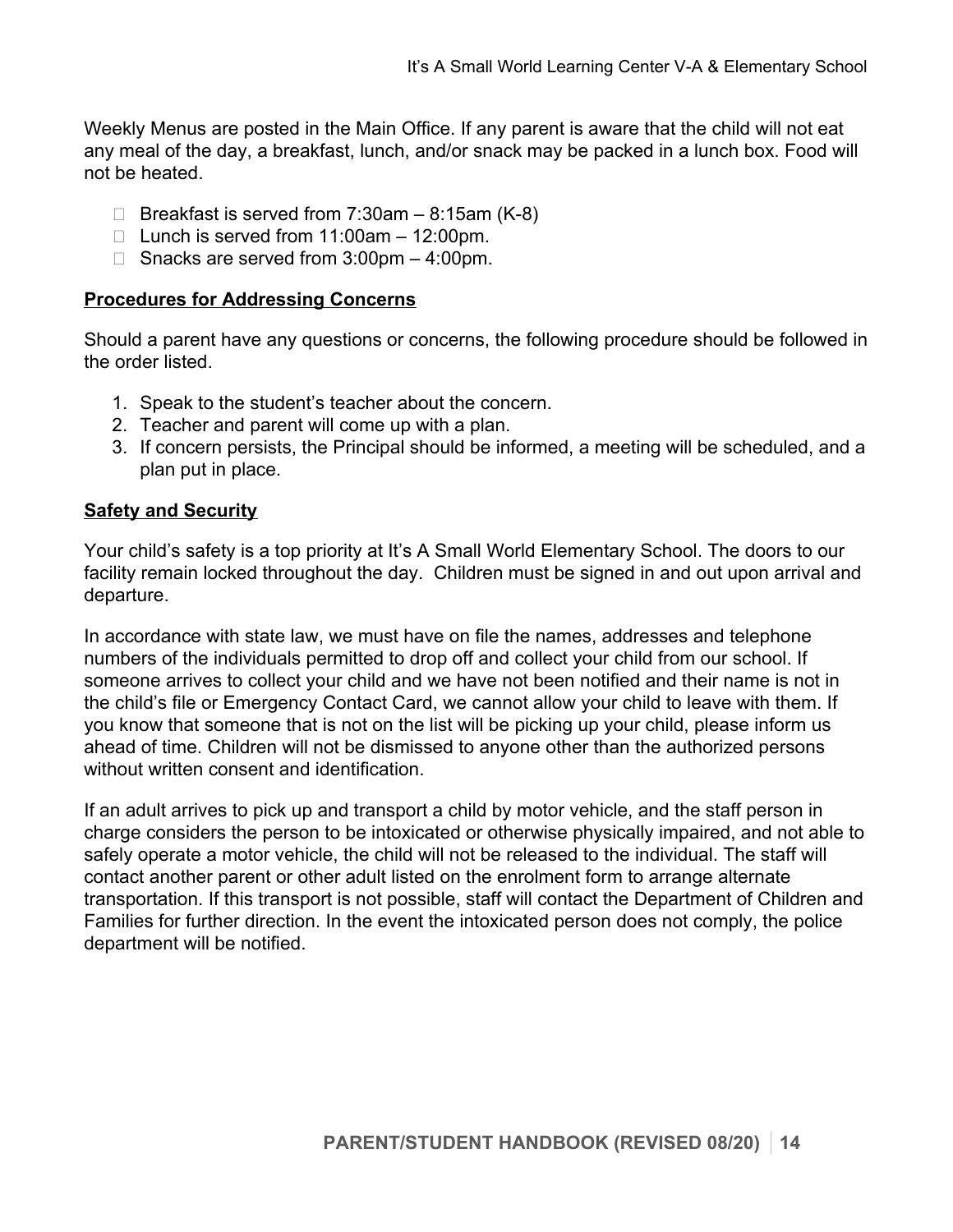# **Child Abuse**

Chapter 39 of the Florida Statutes (F.S.) mandates that any person who knows, or has reasonable cause to suspect, that a child is abused, neglected, or abandoned by a parent, legal custodian, caregiver, or other person responsible for the child's welfare shall immediately report such knowledge or suspicion to the Florida Abuse Hotline of the Department of Children and Families.

Failure to report suspected child abuse is punishable by law and any person charged with such negligence is subject to felony charges. Students at It's A Small World Elementary School are checked every morning upon their teacher's arrival. If any odd markings are noticed and there are suspicions of child abuse, an incident report will be made and the child abuse hotline will be notified immediately.

# **Natural Disasters**

In the case of a natural disaster, which would not permit us to leave the building, the children will be moved to interior areas that do not have windows or rooms which have hurricane proof windows or shutters. We will follow the decision of Dade County Public Schools regarding the closure of schools. Parents will be called and asked to pick up their child immediately if there is a need to evacuate the center.

#### **Incidents and Accidents**

No matter how careful and safety-conscious we are, there will be times when incidents or accidents may occur. Parents or guardians shall be notified immediately of any illness or injury to their child and specific instructions regarding action to be taken shall be obtained. It is crucial that the information on your enrollment form and emergency contact card is accurate. If the parents or designated contact person to be called in case of emergency cannot be reached, the principal or staff in charge will contact the next individual on the emergency list or take appropriate action. Immediately after an incident or accident occurs, the teacher will complete a report in its entirety, sign, date, and time it. It will then be given to the principal to be reviewed, signed, dated, and timed and to the parent during dismissal.

# **Fundraisers**

Fundraisers are held throughout the school year and summer in order to raise money for books, technology, and other activities. It is the responsibility of all parents to participate in the fundraisers as all students benefit from funds raised. Fundraisers will vary in type.

#### **Volunteer Program**

Keeping an open line of communication with administration and faculty is the best way to validate your child's education. If need be, volunteering in the classroom, field trips, or to help out teachers is greatly appreciated and encouraged.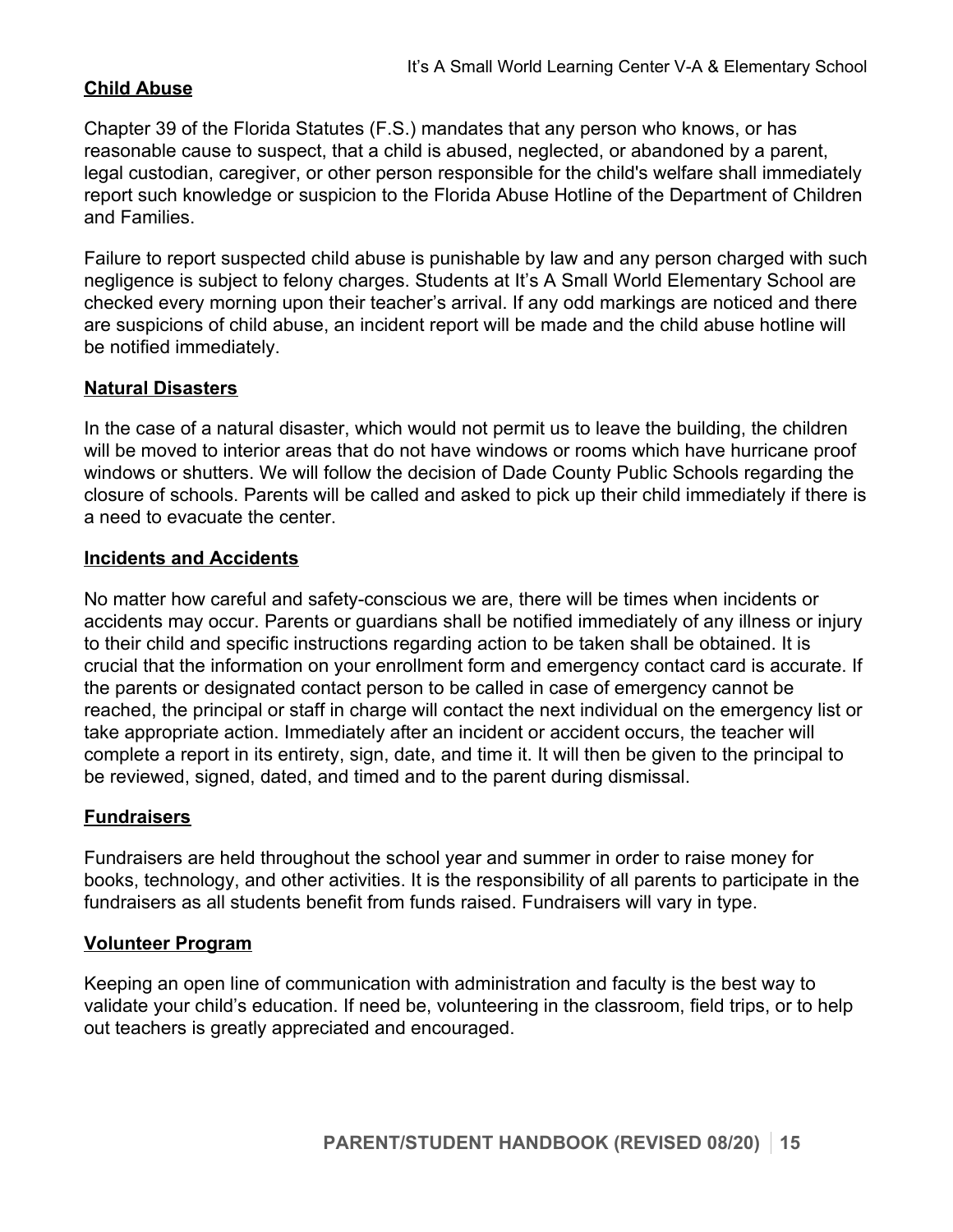# **Technology Policy**

Students will follow the guidelines set forth below while using computers, Internet, or any other form of technology. Cell phones and other technological devices are not the responsibility of It's A Small World Elementary School or its staff and are collected at the beginning of each school day. All items brought to school are the responsibility of its owner.

- I will only use the Internet and computers with the teacher's permission, and for the purpose that the teacher has requested.
- I will respect copyright laws and will make sure to show where I found information, and will not copy it without permission.
- I will not enter inappropriate or hurtful language into the computer.
- I will stay safe on the Internet by making sure that I never share personal information, like my full name, address, or telephone number. If anyone on the Internet tries to meet with me, I will refuse, and tell my parents or teachers immediately.
- I will let my teacher know immediately if I see anything on the Internet that is inappropriate or that makes me uncomfortable.
- I will respect the school computer equipment. I will be sure to take good care of the equipment I use, and will not change any desktops, controls or anyone else's files.
- I will only use email for a class project directed by my teacher. Any mail will be sent or received by my teacher.
- I will only download information onto school computers under the direction of my teacher.

# **Birthday Celebrations**

Birthday parties are a wonderful experience for children. Our children are welcome to share their birthdays with their classmates. Please keep this occasion simple but meaningful to your child. All arrangements must be made with the classroom teacher at least 1 week in advance. Parties will be held during your child's lunch time. Parents must be here on time and supply all of the party supplies. If you do not notify us in advance we cannot guarantee that the birthday celebration can take place. No exceptions will be made.

#### **Lost and Found**

All removable articles of clothing (sweaters, jackets, etc.) should have the student's name written inside them. Lost and misplaced clothing is collected and available for reclaiming in the cafeteria. All items in the Lost and Found will be donated at the conclusion of each month. Make sure this area is checked on a regular basis if any personal items are misplaced.

#### **Summer Program**

It's A Small World Learning Center V offers a summer program that incorporates fun, engaging, in house activities as well as academic review, outside field trips, and in house contests.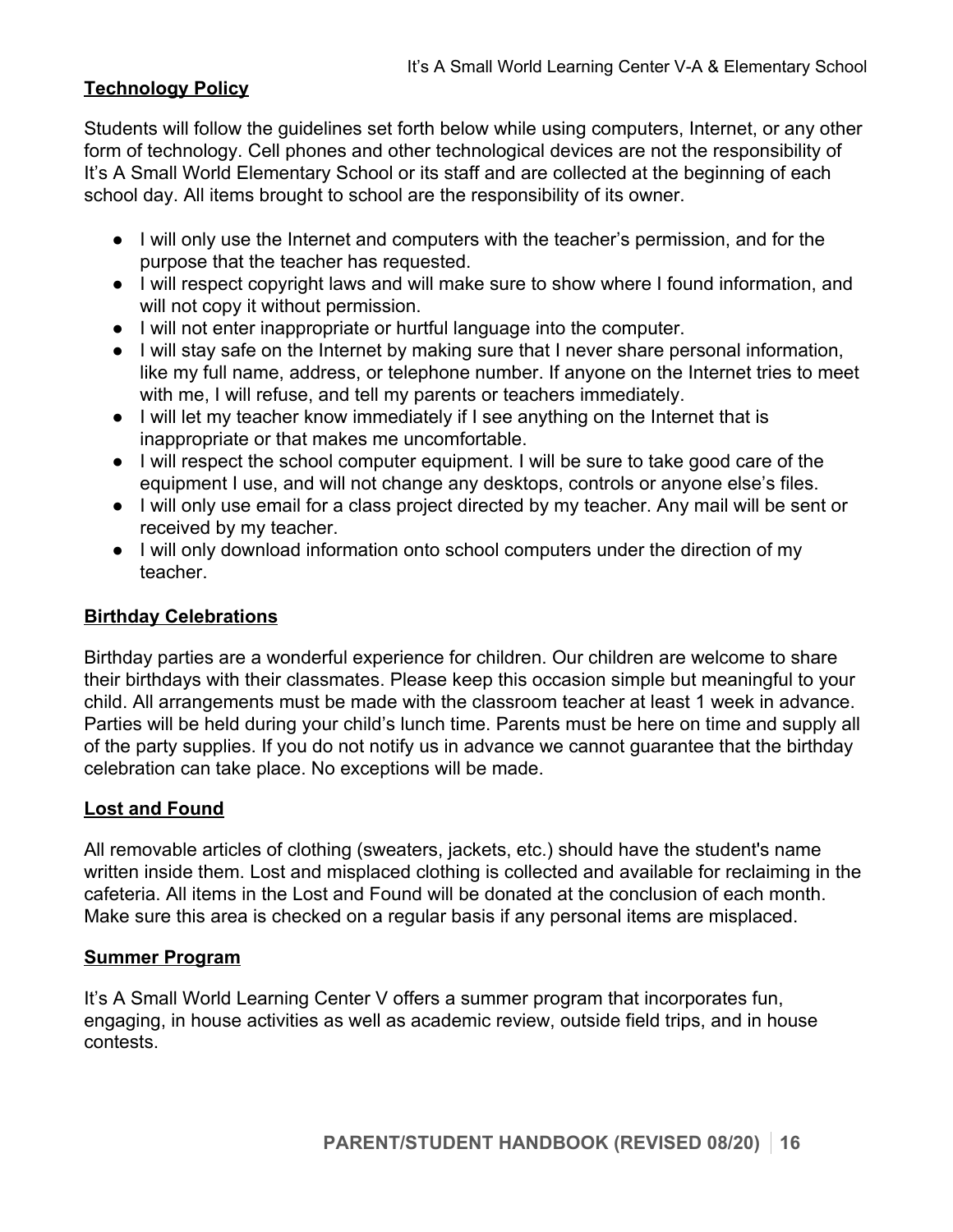Our summer program operates from 6:30am – 6:00pm. It is not funded by any government grants. Funding sources accepted for enrollment are a School Readiness Voucher (distributed by the ELCMDM) or private enrollment.

Enrollment in our summer program must be confirmed at least 1 week prior to its start date.

| Summer Program Cost              |                       |  |
|----------------------------------|-----------------------|--|
| <b>Weekly Tuition</b><br>\$80.00 |                       |  |
| <b>Field Trips/Activities</b>    | \$7.00 - \$25.00 each |  |

Breakfast, Lunch, and Snack are included with the Summer Program enrollment.

\*Multi-student discounts are available.

# **Expulsion Policy**

There are instances where we may have to ask that a child be removed from our program, either on a short term or permanent basis. We want all families to know that we will do everything possible to work with our students in order to prevent this policy from being enforced.

When a child is having a problem in the classroom:

- Staff will redirect child from negative behavior.
- Staff will reassess classroom environment, activities, and supervision.
- Staff will always use positive methods and language while disciplining children.
- Staff will praise appropriate behaviors.
- Staff will consistently apply consequences for inappropriate behavior.
- Child will be given verbal warnings.
- Child will be given time to regain control of his/her actions.
- Child's disruptive behavior will be documented and maintained in confidentiality.
- Parent/Guardian will be notified verbally.
- Parent/Guardian will be given written copies of the disruptive behaviors that might lead to expulsion.
- The director, classroom staff, and parent/guardian will have a conference to
	- o Discuss how to promote positive behaviors
	- o Distribute literature or other resources regarding methods of improving behavior.
	- o Recommend evaluation by a professional.
	- o Recommend evaluation by local school district child study team.